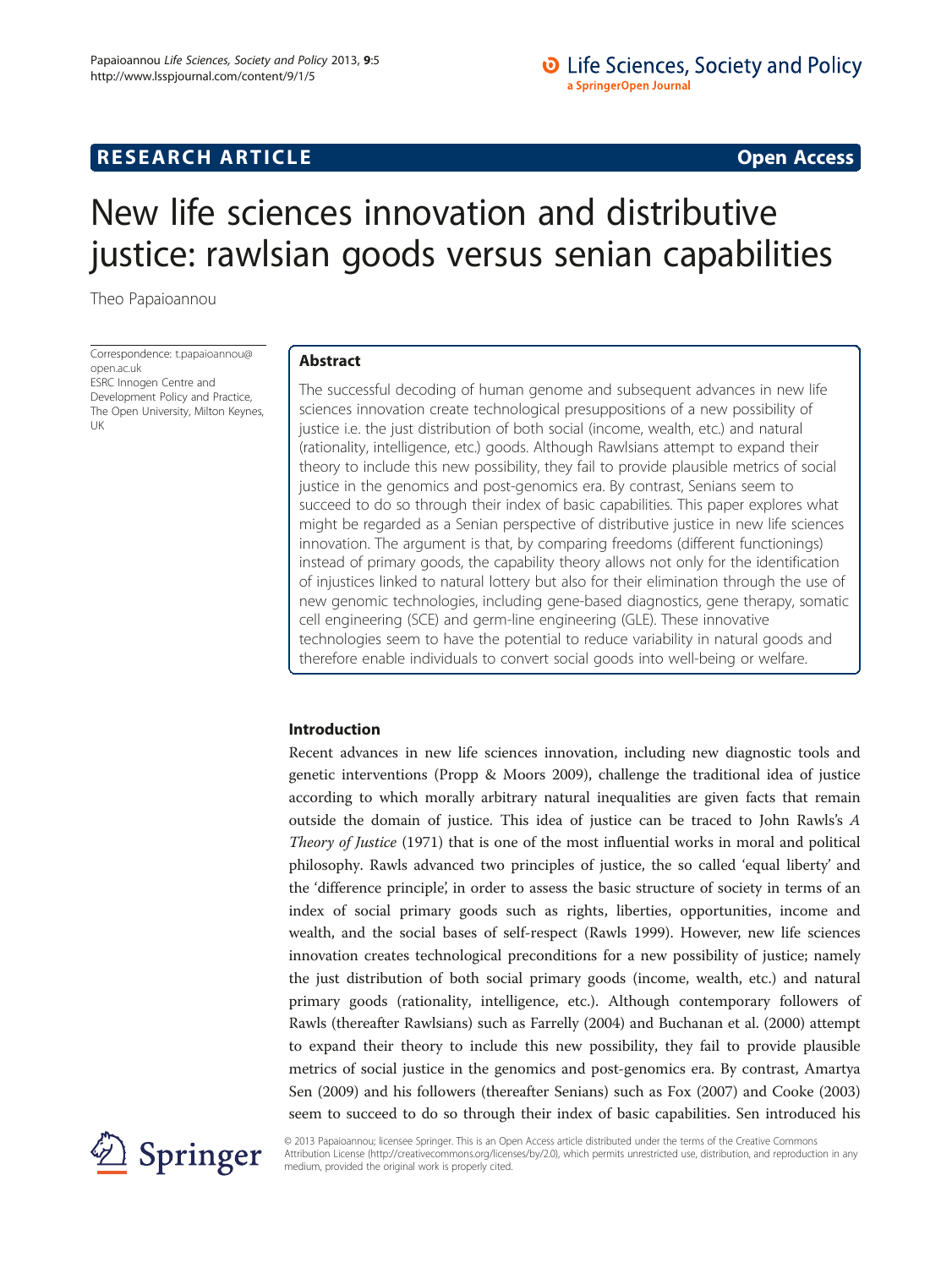capability approach as an alternative to Rawls's theory of justice. His focus is no longer on primary goods but on what people are actually able to do and be, having freedom to achieve different functionings. This shift of focus makes the capability approach more open to new life sciences innovation.

This paper critically explores what might be regarded as a Senian perspective of distributive justice in new life sciences innovation. The argument is that, by comparing freedoms (different functionings) instead of primary goods, the capability approach allows not only for the identification of injustices linked to natural lottery but also for their elimination through the use of new genomic technologies, including gene-based diagnostics, gene therapy, somatic cell engineering (SCE) and germ-line engineering (GLE). Although these innovative new technologies are still under development, they seem to have the potential to reduce variability in natural goods and therefore enable individuals to convert social goods into well-being or welfare.

This paper is structured as follows: firstly we discuss the failure of Rawlsians to provide plausible metrics of social justice in the genomics and post-genomics era; secondly, we examine the advantages and disadvantages of a Senian perspective of distributive justice in new life sciences innovation; finally we conclude that Sen's theory, properly interpreted, is likely to succeed in providing plausible metrics of justice in the new technological era through an index of basic capabilities.

#### The problem of rawlsians in the genomics and post-genomics Era

Since the completion of the Human Genome Project (HGP), it has been hard to keep up with the pace of innovative developments in new life sciences (i.e. genomics and post-genomics as opposed to genetics) let alone their applications to key sectors of society and economy such as human health. In terms of specific technologies, genomics and post-genomics offer the prospect of development of new gene-based diagnostics (e.g. pre-implantation genetic diagnosis or PGD) and identification of underlying genetic components of diseases. These innovations are no longer of futuristic kind; they have already become actualised and well established (Denier [2010](#page-11-0)). Also the introduction of personalised medicine promises treatments designed for individual patients (i.e. pharmacogenetics) while the development of gene- and cell-based therapies, including gene therapy and the use of stem cells, create expectations not only for preventing and/or curing diseases but also for enhancing human beings' traits and capacities (Gottweis [2002\)](#page-12-0). Genetic enhancements are envisaged through new life sciences innovation, especially by manipulating DNA and rewriting genetic codes through somatic cell engineering (SCE) and germ-line engineering (GLE)<sup>a</sup>. These innovative technologies promise alteration of the genes in all cells in the human body. Finally, the development of synthetic biology promises to design and engineer biologically based parts of novel systems as well as redesigning existing natural biological systems.

As has been already argued elsewhere (Papaioannou [2009\)](#page-12-0), the  $21<sup>st</sup>$  century life sciences innovation offers the technological basis of changing prior assumptions about human nature and thereby introducing a new possibility of justice that goes beyond the distribution of social goods (e.g. income, wealth, etc.)<sup>b</sup>. Indeed, the ability to manipulate DNA and rewrite genetic codes, as well as the possibility of applying engineering principles to design new biological systems (i.e. synthetic biology), have increased the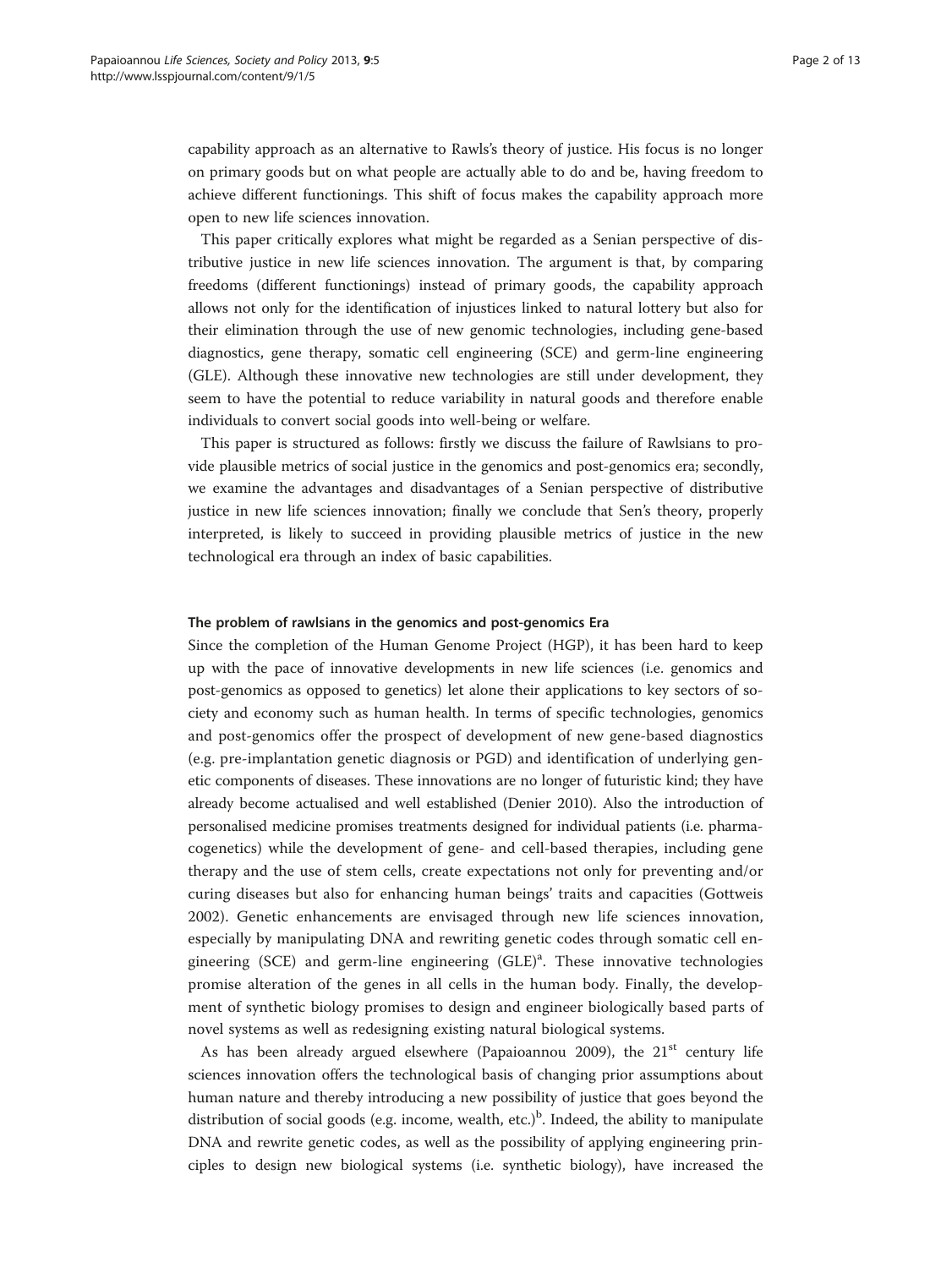prospects of intervention in the natural lottery and therefore have changed our perceptions of natural goods (e.g. health, vigour, intelligence, imagination, etc.) from matters of chance to matters of choice (Buchanan [2000](#page-11-0)). To put it another way, some (morally significant) natural goods, previously perceived as matters of chance, may soon be distributable and therefore become matters of choice. As Buchanan et al. ([2000\)](#page-11-0) argue

If precise and safe control over the distribution of natural assets becomes feasible, then those who believe that justice is concerned with effects of natural assets on individuals' life prospects will no longer be able to assume that justice requires only that we compensate for bad luck in the natural lottery than attacking natural inequalities directly.

Given this new possibility thanks to new life sciences innovation, we must indeed '…begin to take seriously the idea that charges of fairness and unfairness can apply to the distribution of genetic endowments (italics added) (Farrelly [2004\)](#page-12-0).

Although some scholars (Pence [1998;](#page-12-0) Cooke [2003;](#page-11-0) Fox [2007\)](#page-12-0) argue that Rawls allows for the equalisation of natural goods through genetic interventions, some others (Farrelly [2004](#page-12-0)) claim that his theory needs to be extended in order to address the new possibility of justice in the genomics and post-genomics era. In any case, Rawlsians believe that they have grounds to be concerned with variations in natural goods when these are not to the greatest benefit of the least advantaged. Like all egalitarians, Rawlsians argue that peoples' advantage should not be determined by pure bad (brute or optional) luck (Barclay [2009\)](#page-11-0). Those who are born with poor natural endowments may be further disadvantaged if they cannot access life science innovations to modify or boost them. Consider the argument of Colin Farrelly. He urges us to '…start thinking about what demands of justice will be in the post-genetic revolutionary society' (Farrelly [2004\)](#page-12-0). Farrelly is a Rawlsian thinker in two respects: first, he acknowledges the importance of primary goods for the theory of justice as fairness; second, he follows Rawls in dividing such goods into social primary goods (SPG) such as rights and liberties, powers and opportunities, income and wealth, and natural primary goods (NPG) such as health, vigour, intelligence and imagination.

Both SPG and NPG are things that people are presumed to want (Rawls [1982](#page-12-0)). Although there is a clear relationship between them (e.g. there is clear correlation between good health and high income and wealth in non-welfare societies), Farrelly [\(2002](#page-11-0)) correctly observes that 'Rawls general conception of justice stipulates that only the SPG are to be equally distributed, unless unequal distribution of any or all of these values is to everyone's advantage. But what about the NPG? Why does Rawls not include the distribution of them in the principles of justice?' Farrelly's answer is this: in Rawls's theory, the possession of NPG is influenced by the basic structure. Nevertheless, these goods are not under the direct control of the basic structure. Farrelly argues that 'This point is of the utmost importance when considering how advances in genetic research will revolutionise debates concerning social justice. For these technologies will make it possible for the distribution of NPG to be directly (though not totally) under our control' (Farrelly [2004](#page-12-0)). Take for example PGD and gene therapy. The fact that gene screening is now widely available and gene therapy is improving increases control over the genetic constitution of our children. On this basis Farrelly (ibid) proposes a revised theory of justice as fairness that incorporates Rawlsian principles to govern the just distribution of NPG. His starting point is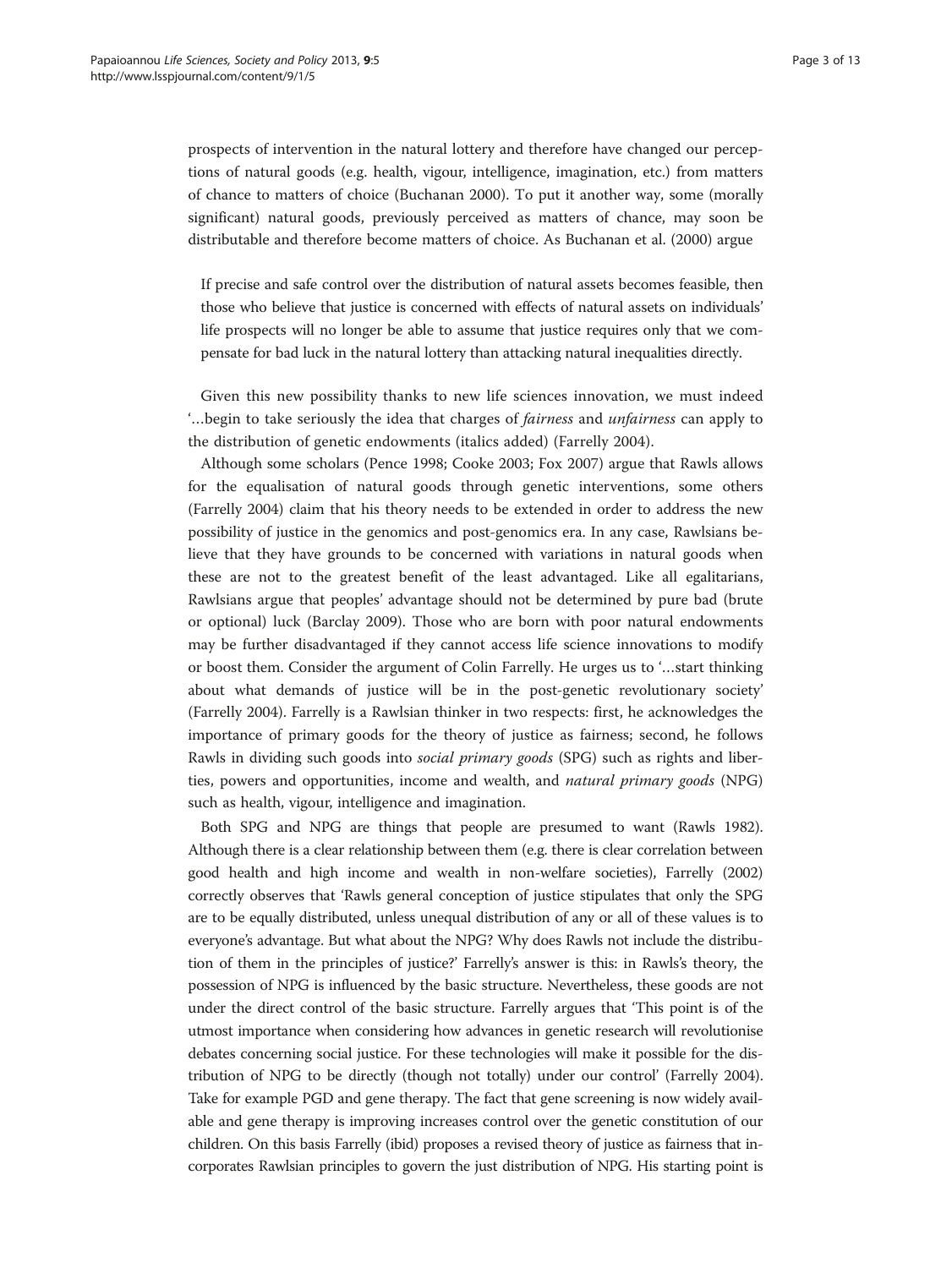the following: 'It is no longer viable to invoke the standards of social justice from a world where it was only the SPG that were directly under the control of the basic structure'.

Farrelly is convinced that the future society will be one where the distribution of NPG will be, to a large extent, under the control of the basic structure. But of course, as (Denier [2010\)](#page-11-0) stresses '…not everything we can control is a matter of justice or injustice. As such, control is a necessary but not a sufficient condition for justice'. It is necessary to justify that the NPG controlled by the basic structure are so important for people that they become concerns for justice. But who decides whether health, vigour, intelligence and imagination are NPG so important that they become concerns of justice? The presumption that everyone wants them is philosophical and does not provide full justification. To achieve full justification would also require some empirical evidence that, for example, lack of NPG such as intelligence and imagination makes everyone disadvantaged. On this issue Farrelly appears to be silent. Instead he raises the issue of principles which should govern the just distribution of NPG.

As an answer, (Farrelly [2004](#page-12-0)) (ibid: 81) proposes a 'genetic difference principle' (GDP).

This principle states: inequalities in the distribution of genes important to the NPG are to be arranged so that they are to be the greatest benefit of the least advantaged.

Farrelly explicitly recognises that total control of the distribution of NPG would be impossible. What would be possible is advances in new life sciences innovation would enable the 'fair' distribution of genes (i.e. genetic justice) and this would influence NPG. It might be argued that there are several problems with the application of Farrelly's GDP. First of all, the maintenance of distinction between NPG and SPG overlooks the sociological fact that human beings are anyway reproduced through some sort of 'selective breeding'. For example, social, political and economic factors influence who marries and reproduces with whom, and thereby determines the range of genetic endowments. Also social choices determine the size, shape and gender balance of populations and therefore also NPG. The ability to offer genetic interventions by means of new life sciences innovation is yet another place of social influence into the genetic endowments of human beings<sup>c</sup>.

Secondly, even if we assume that Farrelly's GDP is plausible and applicable, it is not clear which individuals qualify as members of the worst-off group of society (Papaioannou [2009\)](#page-12-0). For instance, Lindsay [\(2005\)](#page-12-0) insists that severely cognitively impaired individuals qualify as members of the least advantaged group and for this reason they should be given priority over other genetically disadvantaged groups. But it is not clear why this should be the case. Why should some genetically disadvantaged group be given priority over other genetically disadvantaged groups? Nor is it clear why victims of genetic diseases should be given priority over victims of socio-economic circumstances (e.g. those born in poverty). Farrelly's reply to prioritarians such as Lindsay is that the interests of different disadvantaged groups need to be balanced one against another. The GDP is not strict and therefore does not trump those principles that govern the distribution of SPG.

Farrelly allows for a more 'lax' interpretation of GDP.

This interpretation stipulates that genetic inequalities should be arranged so that they are to the greatest *reasonable* benefit of the least advantaged (Farrelly [2004](#page-12-0)).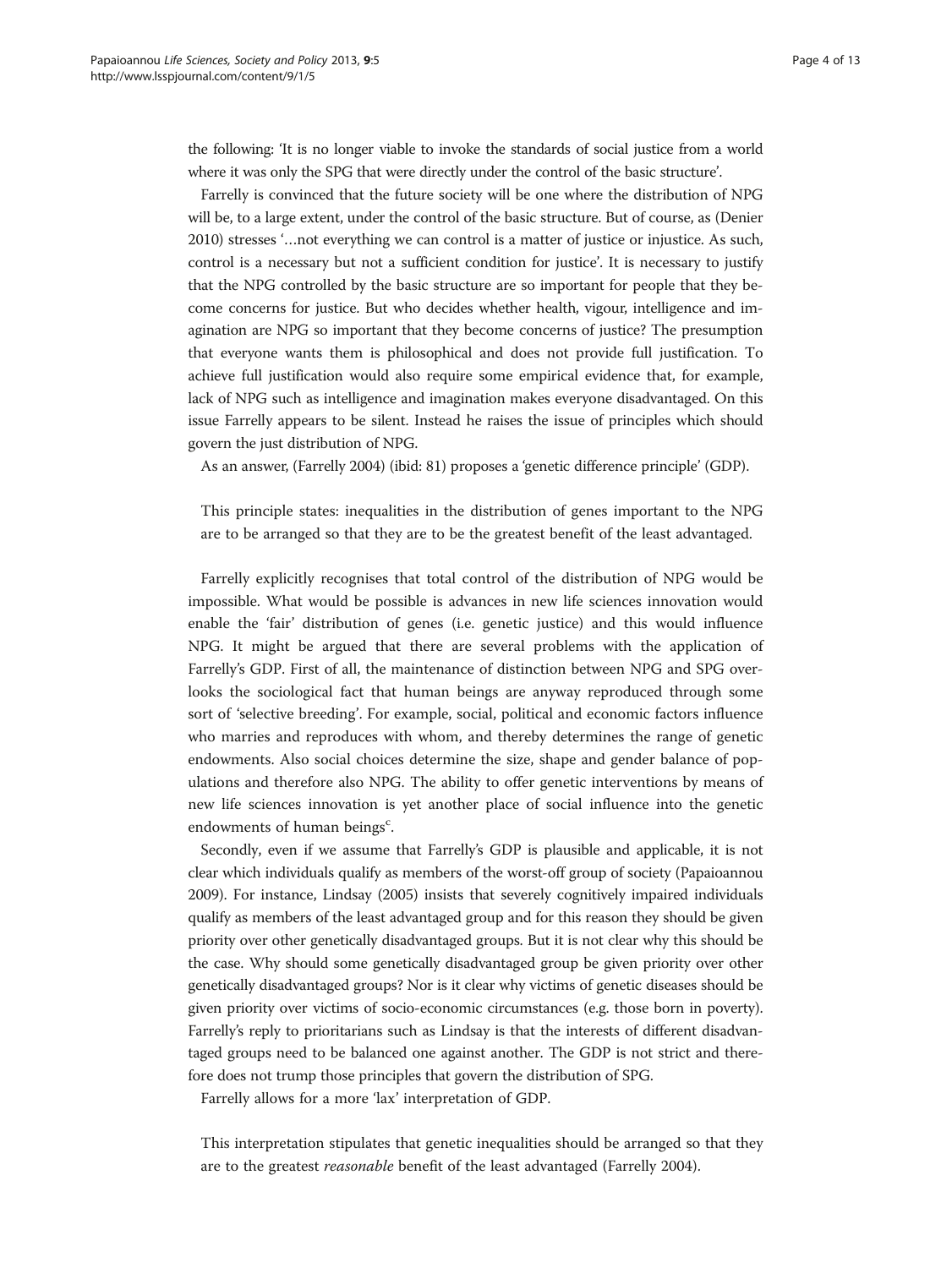In fact, the lax GDP compromises genetic justice against other legitimate claims of justice. In addition, society should decisively deal with the issue of 'which genetically disadvantaged group should be given priority over other genetically disadvantaged groups'. Farrelly's argument is plausible but fails to address the epistemological problem that is at the heart of prioritarian investigations: how can we know who is the least advantaged in terms of NPG? Farrelly [\(2008](#page-12-0)) offers the strategy to define the 'least advantaged' as '…those individuals whose genetic constitutions place them below half of the median for expected life time acquisition of natural primary goods'. This strategy does not focus on individual genetic constitutions but rather on their consequences for the acquisition of natural primary goods. It might be argued that there are two problems with Farrelly's strategy: first of all, it is not clear how the expected life time acquisition of natural primary goods will be determined (expectations might vary across different societies); secondly, Farrelly's strategy focuses on the consequences of genetic constitutions and not on genetic constitutions as such (this means it ignores the possibility of non-genetic determinism i.e. acquisition or non-acquisition of natural primary goods mainly as a result of social and economic conditions).

Thirdly, the lax GDP considers 'genes' and genetic endowments to be (genetic) resources. This is mistaken for two reasons. Firstly, equalisation of genetic resources might leave people who live in poor economic and social conditions (e.g. poverty) worse off than others because of negative gene-environment interactions. Secondly, as Cooke points out, 'If genetic endowments are interpreted as resources, one may be inclined to redistribute as much as possible and be as 'charitable' as possible, going well beyond disease prevention, and into enhancement, where height, good looks, physical strength and intelligence, would be considered generous endowments of resources for one's future descendants (Cooke [2003\)](#page-11-0).' The problem is that one's genes and genetic endowments cannot easily change. If they change by means of new life science innovations such as GLE they may affect future generations. But, of course, one generation cannot know which genetic endowments or traits would be best for future generation simply because one cannot predict what the conditions would be in the future. According to Cooke '…the further moral problem is that in enhancing these 'goods', parents make choices for future generations by casting their own values into their world' (Cooke [2003](#page-11-0)).

Fourthly, the lax GDP considers 'genes' to be the only plausible currency of genetic justice without taking account of the biological and conceptual complexities involved in the distribution of genes. As Fox stresses, complex traits, including health, vigor, intelligence and imagination, '…are embedded and developed through robust interplay of heredity and environment and their biological input is a complex function of multiplicity relating genes, which is highly unlikely to be directly manipulable through biotechnology intervention at any point in the near future. Beyond the causal complexities of multigenecity and gene-environment interaction, there remain conceptual complexities as to both the socio-economic desirability of a particular trait within a given system of social arrangements, and also the moral desirability of a trait by reference to the plurality of worldviews with that system' (Fox [2007](#page-12-0)). The complexity of genes (and especially their interaction with the external environment), disqualify them from being the currency of new distributive justice. This implies that the lax GDP is impossible to be applied, equalising genes that are important to NPG.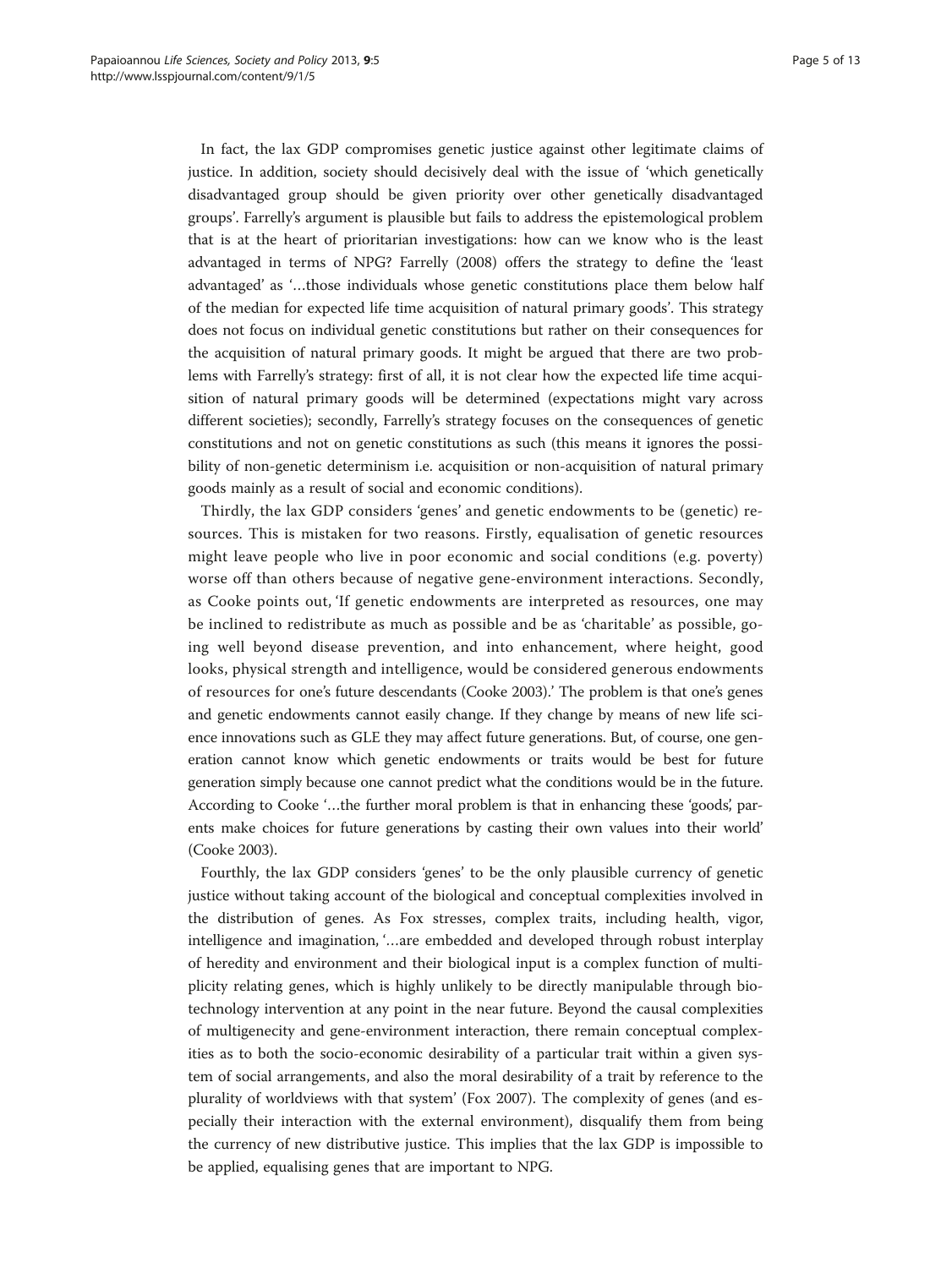#### A senian perspective of distributive justice in New life sciences innovation

If it is true that Rawlsians such as Farrelly fail to provide plausible metrics of justice (i.e. genes important to NPG distributed according to the lax GDP) in the genomics and post-genomics era, is it also true that Senians such as Cooke ([2003](#page-11-0)) and Fox [\(2007](#page-12-0)) succeed to provide better metrics through the capabilities approach? If the answer is yes then what might be regarded as a Senian perspective of distributive justice in the era of new life science innovation?

In the Tanner Lectures on Human Values, Sen ([1980\)](#page-12-0) asserts that what matters in the discussion of social justice is not the question 'why equality' but the question 'equality of what?' Answering this latter question provides the currency of Senian justice which is capability. The capability approach shifts focus from the basic structure of society to the basic freedoms of people. Sen is critical of Rawlsian principles because they become central issues in judging resource-based distributional equity. In this sense, he suggests there is an element of 'fetishism' in those principles (Sen [1980\)](#page-12-0). In Sen's view, resources are merely the means to freedom for people to choose different kinds of life. As Sen ([1980](#page-12-0)) explains:

Justice cannot be indifferent to the lives that people can actually live. The importance of human lives, experiences and realisations cannot be supplanted by information about institutions that exist and the rules that operate … We have reason to be interested … in the freedoms that we actually have to choose between different kinds of lives.

This is what the notion of capability refers to: each individual's actual freedom to achieve the functioning he/she values (leading an autonomous and meaningful life). Sen arrives at the notion of capability partly through his critical assessment of Rawlsian primary goods. Sen's dissatisfaction with Rawlsian primary goods is founded upon the notion that some individuals are differently capable of converting them into well-being or welfare because of variations in a range of factors, including biology, physical environment and social conditions. For example, disabled people cannot achieve the same level of well-being as non-disabled people with the same amount of primary goods. Primary goods as such do not matter; they cannot (and should not) be thought as the currency of egalitarian justice (Cohen [1989](#page-11-0)). What matters is what individuals are able to do with them. For Sen the ultimate concern is not primary goods as such but capabilities which are the result of relations between persons and goods and physical environment, and social conditions. Capabilities imply the importance of the freedom dimension of human life.

The distributive objective of the capability approach is to guarantee all individuals access to the basic abilities required for the achievement of essential functionings so that no one falls below the relevant baseline into what Sen calls a state of 'capability deprivation'. Above that baseline it seems that individuals bear responsibility for their choice of non-essential functionings. Although Sen prioritises freedom over responsibility, the latter seems to be important for understanding one crucial aspect of the capability approach: individuals who have the capability to achieve essential functionings but choose not to do so or individuals who choose certain non-essential functionings cannot justify and sustain complains about essential functionings achievement-failure. Such individuals do not lack the capabilities and so there is no reason to complain or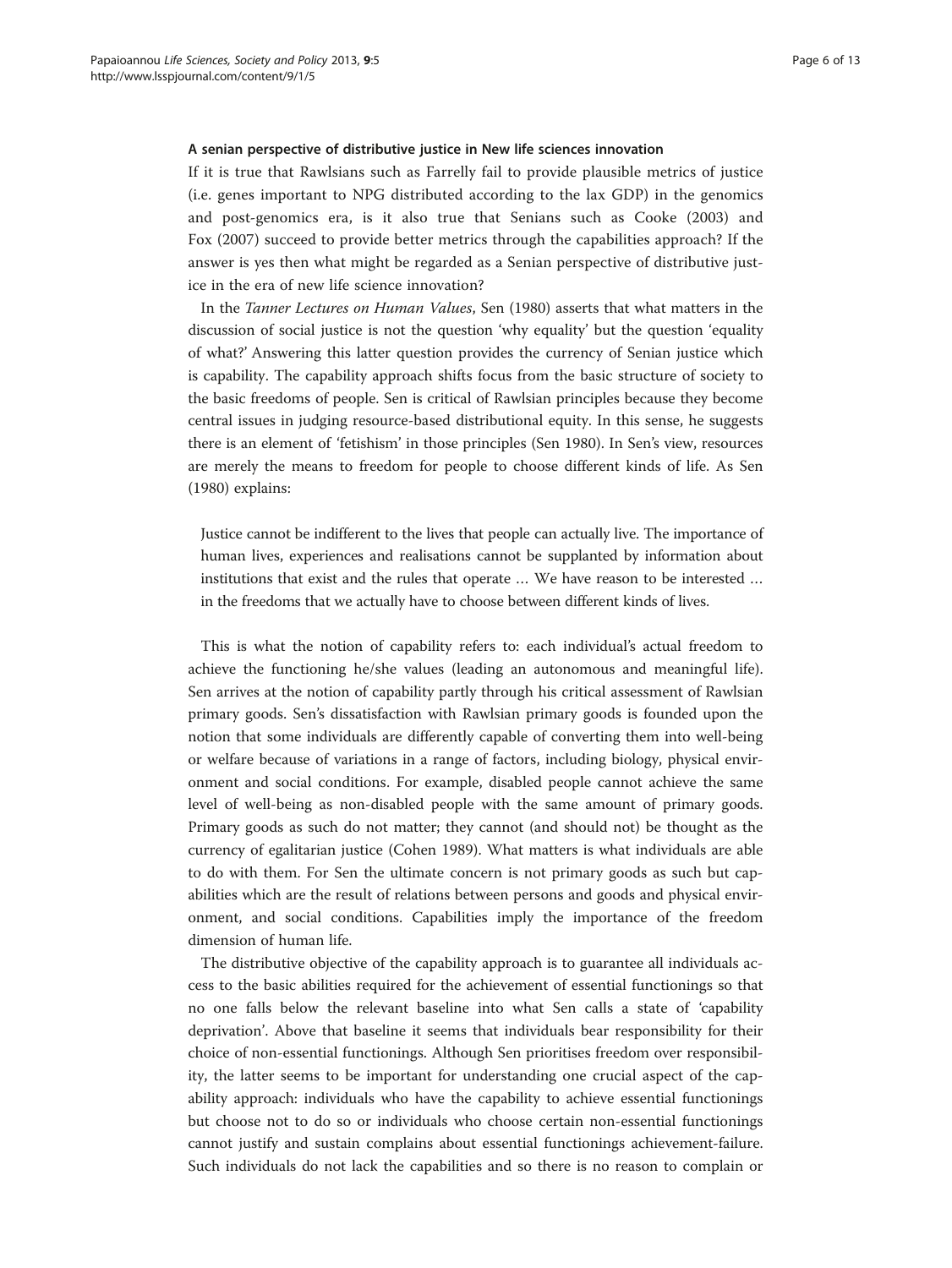transfer resources from those who have chosen essential functionings to those who have chosen non-essential functionings. Even though Sen never takes a clear position on this issue, he defends substantive freedom of choice that can never be separated from responsibility. As he says

Freedom to choose gives us the opportunity to decide what we should do, but with that opportunity comes the responsibility for what we do – to the extent that they are chosen actions. Since the a capability is the power to do something, the accountability that emanates from ability  $-$  that power  $-$  is a part of the capability perspective … (Sen [\(1980](#page-12-0))

Certainly, to know how many of an individual's functionings were a result of his/her choice and how many a result of unchosen circumstances, we would have to know details about that person's situation. Collecting data about a person raises a number of ethical issues, including what Wolff [\(1998\)](#page-12-0) regards as 'shameful revelation' i.e. '…one may find certain facts about oneself shameful, and not wish to reveal them' Sen ([1980](#page-12-0)). Shameful revelation can lead to lower respect-standing and therefore undermine egalitarian ethos. The capability approach does not demand investigation into one's essential functionings achievement-failure. That is to say, one is not required to admit he/she is a failure because he/she finds it difficult to achieve essential functionings, when there is no difficulty for other, equally capable, individuals.

In Sen's theory, the notion of responsibility includes the element of voluntariness. Individuals are responsible for the non-essential functionings they have voluntarily chosen (from n-tuples) as capable actors. In fact, Sen assumes responsibility in every individual choice. For this reason he insists that 'In dealing with responsible adults, it is more appropriate to see the claims of individuals on the society (or the demands of equity or justice) in terms of freedom to achieve rather than actual achievements' (Sen [1995](#page-12-0)). Although freedom as such is not an absolute value in Sen's theory, it is a value of primary importance or fundamental value. Indeed freedom is the bottom of everything. According to Fleurbay [\(2006](#page-12-0)) 'Typically, even when freedom is deemed important one would still look at achievements as well'. Achievements constitute consequences of the capability approach. Therefore, they cannot be totally ignored by Sen's evaluative system.

The components of responsibility and freedom within the capability approach make it attractive to those who defend justice in new life sciences innovation. Thus, according to (Cooke [2003\)](#page-11-0) 'Amartya Sen's capability theory can be used as a framework to ensure freedom and equality in the use of GLE technology'. The latter is a new life sciences innovation that might be used for genetic interventions (i.e. interventions in human genes) in order to provide the biological basis of certain basic human capabilities. In this sense the focus here is neither on genes nor on NPGs. None of these has an intrinsic value. Instead, the focus here is on the freedom of people to choose among combinations of functionings. Genes and NPGs can help one achieve more freedom. Therefore, they might be only viewed as means to freedom (Sen [1980](#page-12-0)). But as Sen stresses, means cannot be valued independently of ends (Sen [1980](#page-12-0)). Since genes and NPGs cannot be valued for their own sake, their dependence on the valuation of capabilities has to be acknowledged. In the case of GLE technology, the valuation of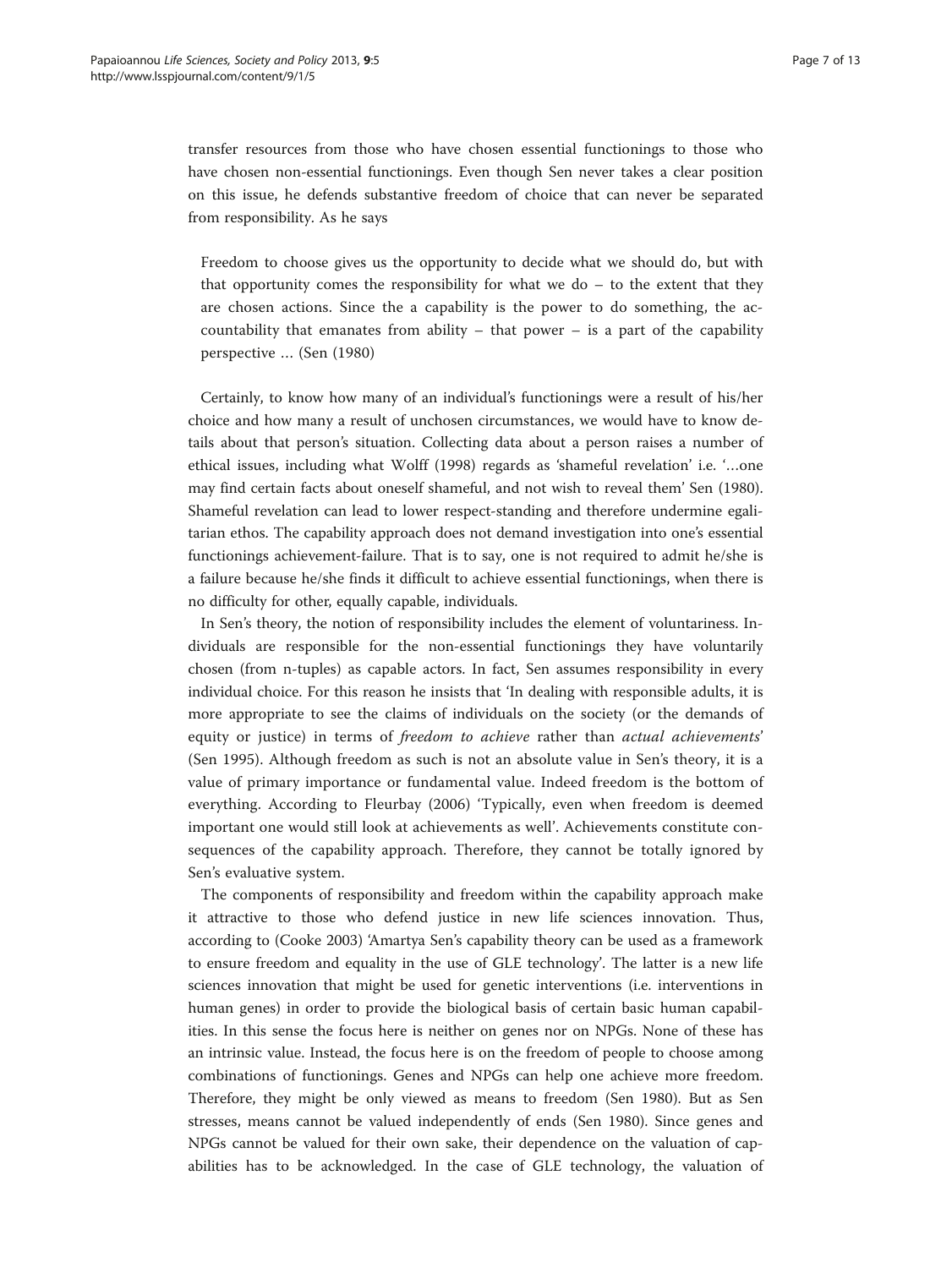interventions in human genes that influence NPGs depends on the valuation of actual functionings. That is the extent of freedom that can be achieved by means of NPGs (influenced by GLE interventions in human genes).

Certainly, Cooke (ibid) seems to overlook one important issue: Sen's theory is not necessarily about intergenerational justice (although it does not exclude intergenerational justice) while GLE is about irreversible changes into genetic material and this can affect both future states of well-being and future generations. What if those changes compromise current persons' ability to secure future states of well-being? What if those changes prove to be undesirable to future persons? The answer seems to be that even if GLE based changes prove to be undesirable for some current and future persons, these persons can still make a responsible choice not to convert them into actual functionings (even if they are capable of doing so). In other words, future generations can responsibly choose to achieve functionings different from those based on undesirable GLE changes. As Wolff ([2009](#page-12-0)) acknowledges it is indeed '…possible to have a capability to achieve a functioning, yet choose not to do so'. This is because there is a distinction between functionings and capabilities. Functionings focus on what persons actually choose to achieve. By contrast, capabilities focus on the alternatives persons have (Anand et al. [2005\)](#page-11-0). To be capable of certain functionings does not mean that persons necessarily choose to achieve them (persons might choose from a set of alternatives). Although it is true that we cannot know enough to secure the well-being of future generations, this is not a problem for the capability approach to justice.

Ensuring capabilities through GLE and other new life science technologies is a justice enhancing as it gives people the choice to express their genes, converting them into functionings. This possibility of choice of future generations also makes genetic interventions defensible in the present. The justification being that no matter how desirable or undesirable such interventions will be for future generations, it is the future generations who will make the choice about which to convert into actual functionings.

Basic human capabilities have both biological and social determinants. As (Cooke [2003](#page-11-0)) stresses 'Social and environmental influences, personal choices, and hard work should not be underestimated. These factors have always been great competitors to generate predispositions in enabling people to achieve their goals and overcome genetic inequalities'. Indeed, as Wilkinson and Pickett [\(2009\)](#page-12-0) and Brock [\(2000](#page-11-0)) also confirm, where one stands in the socio-economic hierarchy and the degree of socio-economic inequality affect health.

The biological and social determinants of human capabilities imply that a Senian perspective of justice requires provision of a decent minimum of both genetic goods and social goods so that people are able to choose among combinations of functionings. Therefore, it is neither the genetic goods nor the social goods that directly contribute to well-being. Rather, it is the capabilities which constitute and contribute to well-being . For this reason the role of society and government is to provide different means (including life sciences innovation and policies of social and economic redistributon) in order to bring people up to at least a minimum threshold of capabilities. Some people might need serious genetic interventions (by means of new life sciences) in order to arrive at the minimum threshold while some other people might need serious social interventions in order to arrive at the same threshold or even both (genetic and social interventions). The Senian perspective of distributive justice also allows for the gene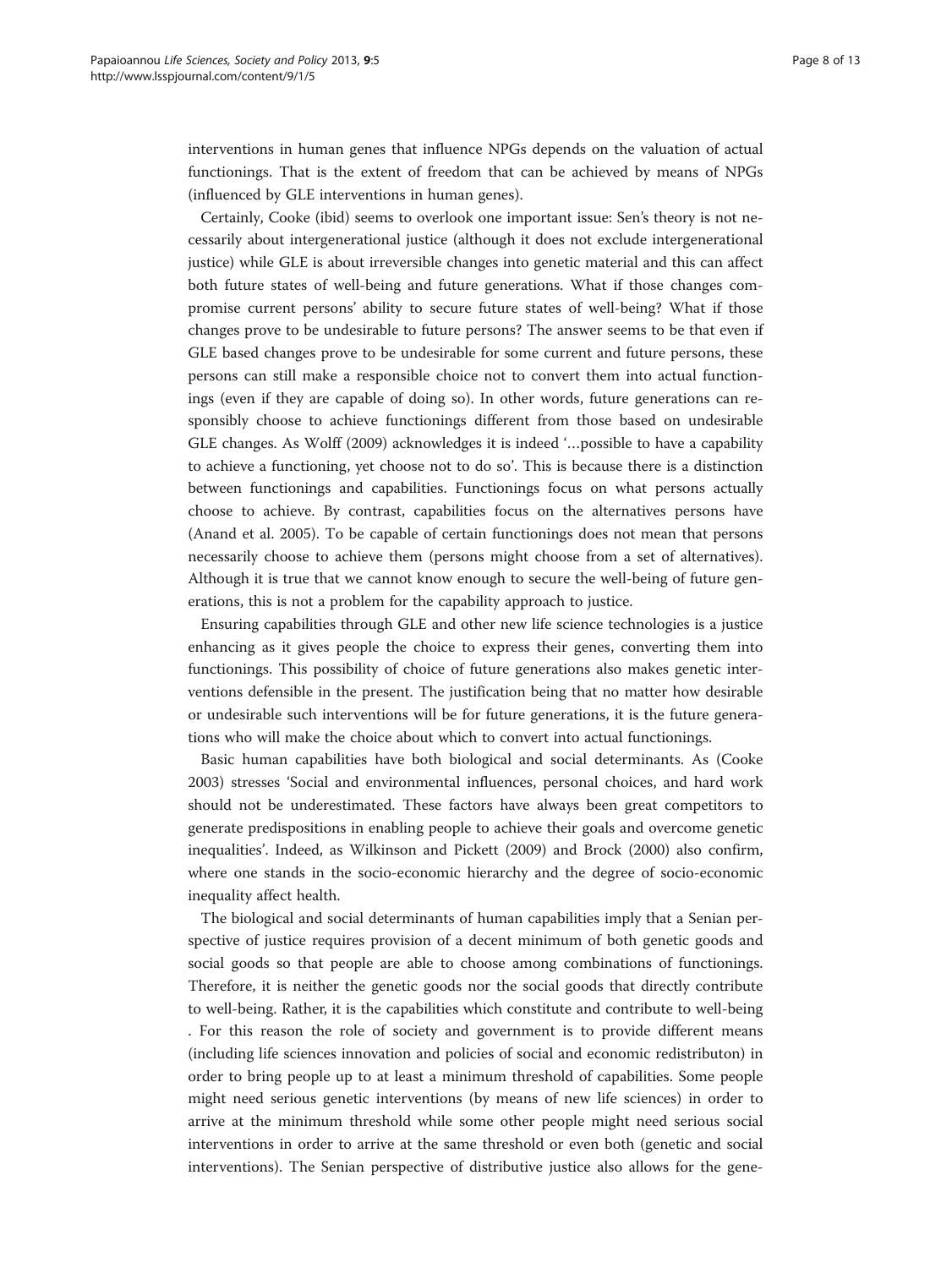environment interaction to be taken seriously on board in order to bring people up to at least a minimum threshold of capabilities. The gene-environment interaction has impact on whether people are capable of achieving certain functionings. For instance, common diseases such as heart disease and cancer depend on this complex interaction and prevent people from being able to achieve good health.

Despite the fact that the Senian perspective deflects attention from natural (primary) and social (primary) goods to what those goods and their interaction do for people, it never specifies what sort of capabilities can be considered as basic capabilities in the genomics and post-genomics era. Sen leaves the notion of basic capabilities open to interpretation. According to him 'The capability approach is a general approach, focusing on information on individual advantages judged in terms of opportunity rather than specific 'design' for how society should be organised' Sen [\(1980](#page-12-0)). This generality and openness forced Senians such as Nussbaum [\(2000](#page-12-0)) to provide the following interpersonal and comparable index of basic capabilities:

- 1. Life. Being able to live to the end of a human life of normal length…
- 2. Bodily Health. Being able to have good health…
- 3. Bodily Integrity. Being able to move freely from place to place…
- 4. Senses, Imagination, and Thought. Being able to use the senses, to imagine, think and reason…
- 5. Emotions. Being able to have attachments to things and people…
- 6. Practical Reason. Being able to form a conception of the good and to engage in critical reflection…
- 7. Affiliation. A. Being able to live with and toward others, to recognise and show concern for other human beings…B. Having the social bases of self-respect and non-humiliation; being able to be treated as dignified being…
- 8. Other Species. Being able to live with concern for and in relation to animals, plants and world of nature..
- 9. Play. Being able to laugh, to play, to enjoy recreational activities…
- 10. Control over One's Environment. A. Political. Being able to participate effectively in political choices that govern one's life...**B. Material.** Being able to hold property (both land and movable goods)…

Nussbaum recognises that some items on her philosophically constructed index of capabilities are or include what Rawls called natural primary goods but stresses that the determinants of those goods are natural or luck-governed. In fact, as pointed out elsewhere (Papaioannou [2009\)](#page-12-0), she is not open to (or she ignores) life sciences innovation and therefore she argues that 'In these areas, what government can aim to deliver is the social basis of these capabilities…'. Nussbaum [\(2000\)](#page-12-0) takes the example of women's emotional health. She insists that '…government cannot make all women emotionally healthy; but it can do quite a lot to influence emotional health through suitable policies in areas such as family law, rape law and public safety. Something similar will be true for all the natural goods' Nussbaum ([2000](#page-12-0)).

Nussbaum's view that government can only be indirectly involved in the distribution of natural or luck governed goods does not seems to go far in the genomics and postgenomics era. What if government came up with suitable policies of equal access to life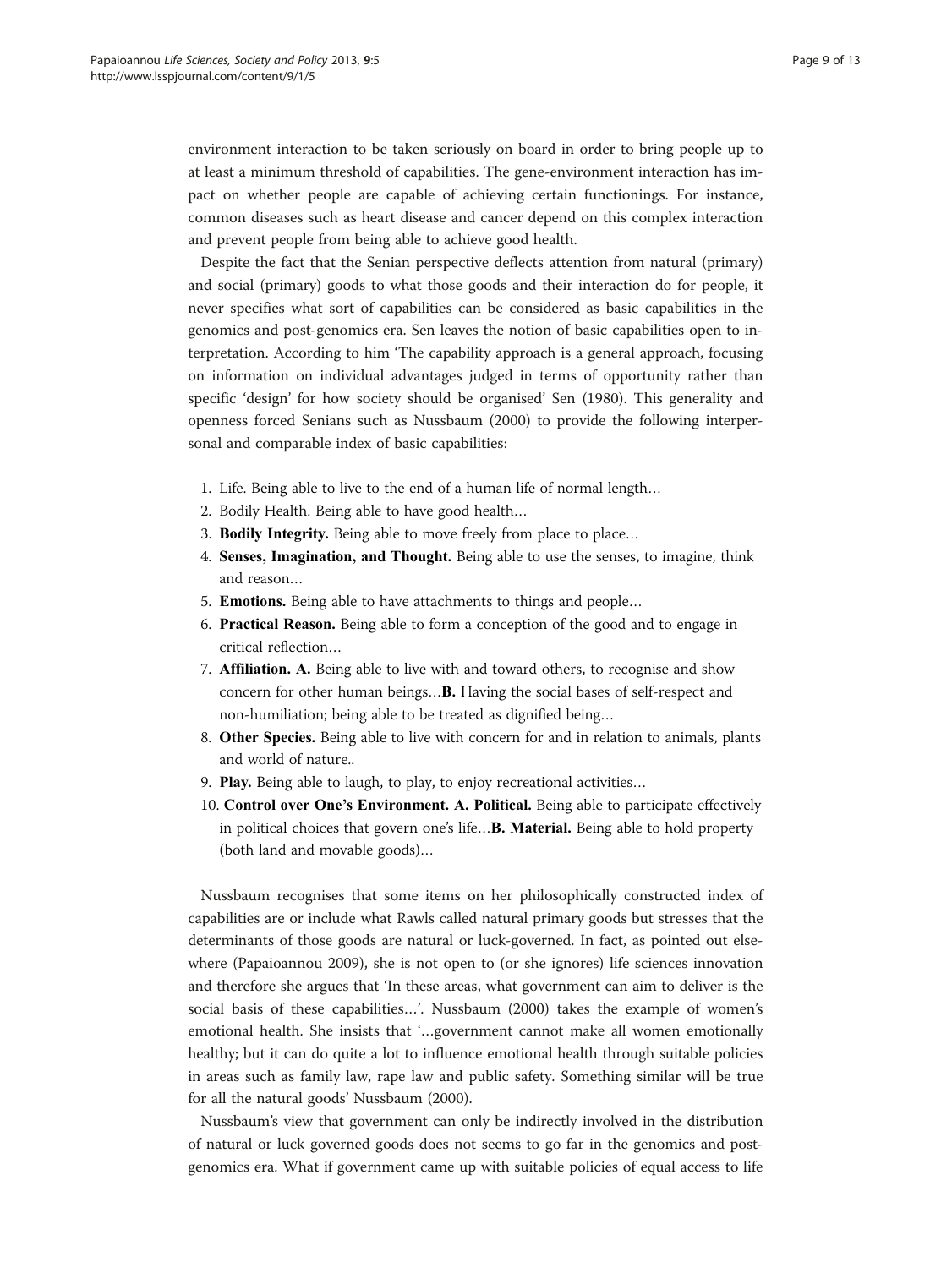sciences innovations (including GLE) that could improve the biological bases of natural goods? To put it another way, what if society as a whole could guarantee both the biological and the social bases of basic capabilities?

Most of the basic capabilities in Nussbaum's index reveal a strong genetic component. As (Fox [2007](#page-12-0)) observes '…they are closely correlated with physical, mental and behavioural goods among the natural primary goods. Physical goods such as absence of disability and resistance against disease, for example, form important genetic basis for capabilities, such as being able to have good health, move about freely, and live out a worthwhile life of normal length'. For Fox a Senian perspective of distributive justice in the genomics and post-genomics era implies a decent genetic minimum that consists of a biological constitution that provides whatever internal components necessary for people to function at adequate level in each of the basic capabilities. Whenever there is a mismatch between biology and basic capabilities, there is a requirement of justice to alter biology (or geneenvironmental interactions) so that people can be brought up to adequate level of functioning.

This perspective seems to be more about treatment than enhancement. Treatment and enhancement are difficult to distinguish (Levitt & O'Neill [2010](#page-12-0)), but a line might be drawn between them for the sake of capability theory. According to Mehlman et al. ([2011](#page-12-0)) enhancement is 'An intervention that employs medical and biological technology to improve performance, appearance or capability besides what is necessary to achieve, sustain, or restore health'. By contrast, an intervention that aims to treat or mitigate the effects of a disease would qualify as treatment. Certainly, as Green ([2005](#page-12-0)) stresses, between treatment and enhancement lies a third category 'prevention'. 'Unlike … treatment… prevention is an intervention that alters an individual's condition beyond what is normal for the species, but it does so in order to reduce person's risk of suffering disease' (Fox [2007](#page-12-0)). Although both treatment are prevention are based on a controversial approach to disease as a deviation from species-typical functions (Resnik [2006\)](#page-12-0), the list of basic capabilities seems to correspond to these functions. For example, the capability of life corresponds to the human species function or ability to live a life as this has become typical or normal through natural selection (Daniels [1985\)](#page-11-0). From this it follows that healthy people are capable of life. Therefore to perform genetic interventions (by means of life science innovations) to enhance otherwise healthy people is not justified by the outlined Senian perspective of justice. What is justified is genetic intervention to either prevent or treat diseases that result in a state of basic capability deprivation. Although some (Lenox [1995](#page-12-0)) might argue that such intervention is still a form of enhancement (as indeed all medicine is), the Senian perspective can allow it only if it can bring people above a decent minimum of basic capability deprivation. In this sense, it might be argued that a decent minimum of basic capability deprivation constitutes an equilibrium point. Any genetic intervention beyond that point (aiming at unlimited capability development) can be considered as enhancement and therefore can be rejected on the grounds that it increases inequality. By contrast, any genetic intervention up to that point (aiming at basic capability development) can be considered as treatment and therefore can be promoted on the grounds that it reduces inequality.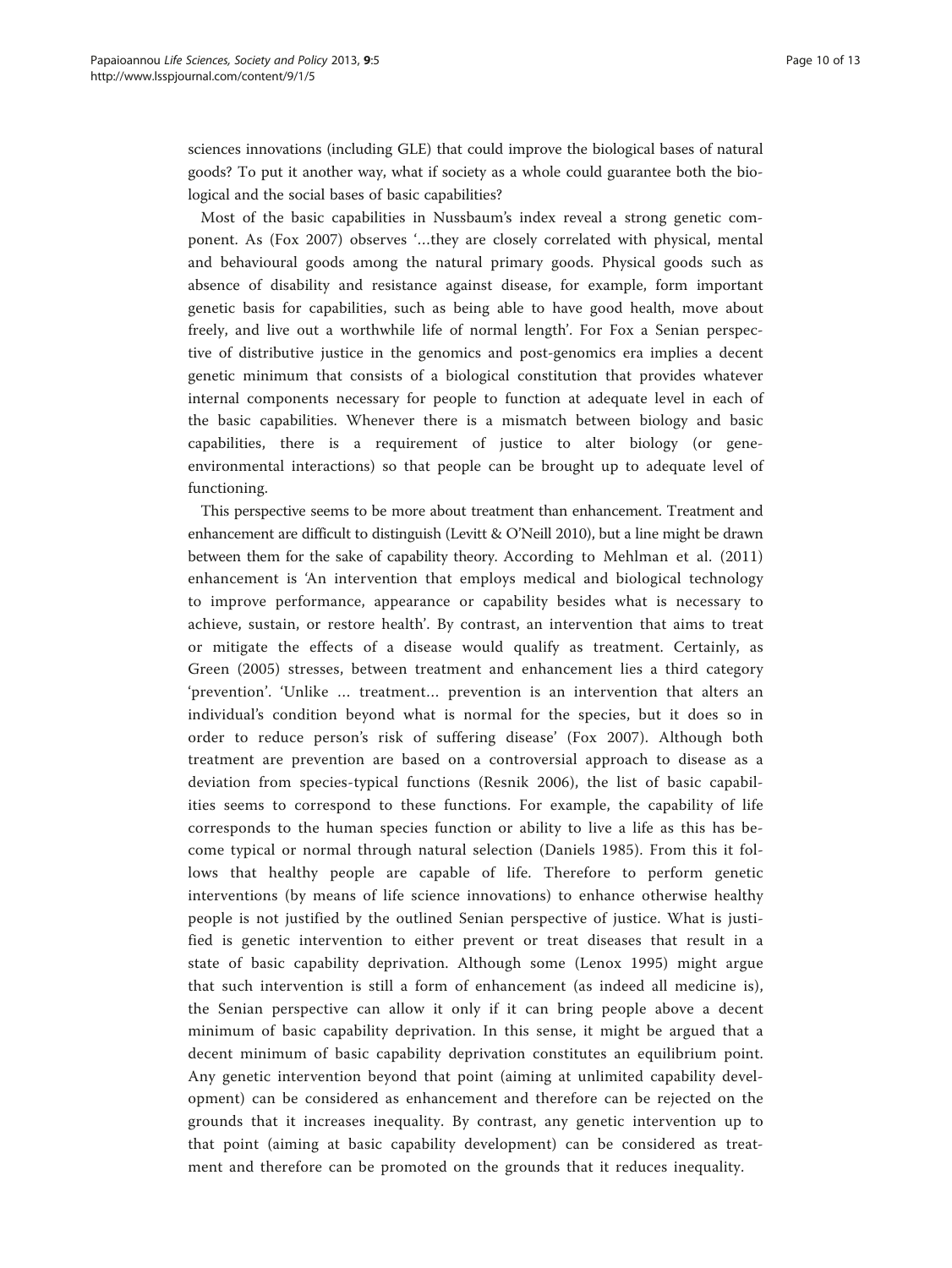According to (Fox [2007\)](#page-12-0) the first principle of the Senian perspective is the following:

1) Natural primary goods are to be distributed so as to (contribute the heredity bases of crucial human functioning that) bring individual off-spring up above a decent minimum of internal basic capability deprivation.

Fox stresses that this first principle is *sufficientarian*. However, it says nothing about inequality of capabilities of those individuals above the decent genetic minimum. In order to go beyond sufficientarianism, he introduces a second principle:

2) Natural primary goods are to be distributed (so as to contribute the heredity base of crucial human functioning that is) to the greatest benefit of the least advantaged.

This second principle is prioritarian and supposedly deals with the problem of inequality of capabilities of individuals above the decent genetic minimum. As long as such inequality does not threaten sufficiency, it can be justified within the Senian perspective. In fact, similarly to Farrelly's GDP, Fox's prioritarianism ignores physical complexities such as gene-environment interaction.

Although Fox's hybrid distributive theory correctly identifies the limitations of the basic capability approach, it fails to provide a coherent alternative. There are two main reasons for this: first, it is unclear which primary goods ought to be distributed to the least advantaged after the point at which everyone has been brought above a decent genetic minimum; second, Fox tries to bring together the Rawlsian and the Senian perspectives without acknowledging that each of these perspectives has a its own unique currency of justice.

As has been already said, the capability approach is informational. One might use this approach to evaluate inequalities that have both genetic and social causes but not sign up to specific public policies aimed at equating genetic goods through the use of life sciences innovation. According to Sen ([1980\)](#page-12-0)'…in judging the aggregate progress of society, the capability approach would certainly draw attention to the huge significance of the expansion of human capabilities of all members of the society, but it does not lay down any blueprint for how to deal with conflicts between, say, aggregative and distributional considerations …'. Sen is clear that the informational nature of the capability approach is crucial for making the right decisions about public policy interventions. As he says '…the choice of an informational focus – a concentration on capabilities – can be quite momentous in drawing attention to the decisions that would have to be made and the policy analysis that must take account of the right kind of information' Sen ([1980](#page-12-0)). From this it follows that specific (scientific) information about the relationship between genetic inequality and environment and basic capability deprivation can draw attention to the need for specific decisions and policies for integrated interventions e.g. social interventions through re-distribution of income and genetic interventions through gene therapy or GLE. Such interventions might reduce inequality not so much in SPGs and NPGs, but in '…relations between superior and inferior persons' (Anderson [1999\)](#page-11-0). Properly understood, egalitarianism opposes hierarchical social relations. In her critique of Rawlsians and other luck egalitarians, Anderson clearly stresses that the point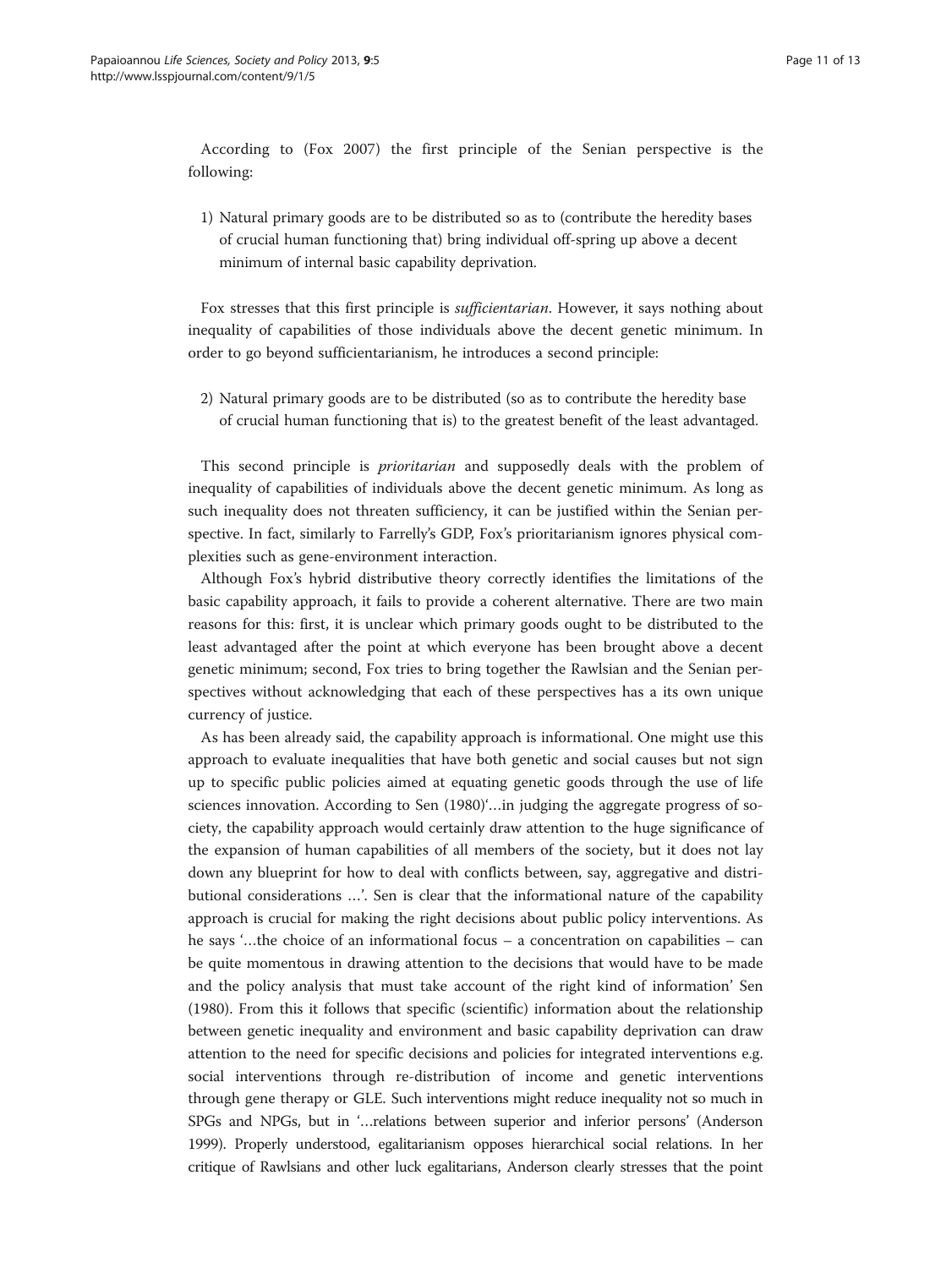<span id="page-11-0"></span>about egalitarianism is to '…seek a social order in which persons stand in relations of equality. They seek to live together in a democratic community as opposed to hierarchical one' Sen [\(1980\)](#page-12-0). By preventing people from arriving at a state of basic capability deprivation through both social and genetic interventions, Senians are likely to succeed eliminating oppressive social and political relations. Redistribution of income, gene therapy or GLE might be crucial for enabling some people to function as equal citizens.

#### Conclusion

In this paper, I have tried to explore a Senian perspective of justice in new life sciences innovation. I have argued that, given the failure of Rawlsians to provide plausible metrics of justice in the genomics and post-genomics era, Senians, by comparing freedoms instead of primary goods, allow for the elimination of natural lottery injustices through life science innovation, including GLE. Otherwise these injustices might result in a state of basic capability deprivation. The outlined Senian perspective needs to be further elaborated in order for us to come up with capability based metrics of justice in the genomics and post-genomics era.

#### Endnotes

<sup>a</sup>Somatic cells are mainly skin or muscle cells, they contain 23 chromosomal pairs and do not transmit genetic information to future generations. By contrast, germ-line cells are the egg and sperm cells, they contain 23 chromosomes and transmit genetic information to offspring as well as to future generations (see F. Allhoff. Germ-line Genetic Enhancement and Rawlsian Primary Goods. Kennedy Institute of Ethics Journal 2005; 15(1): 39–56). Germ-line engineering of the human genome might become technically feasible in less than a decade since some specific techniques already exist and have been demonstrated in animals (see M. Lappé. 2006. Ethical Issues in Manipulating the Human Germ Line. In Bioethics: An Anthropology. H. Kuhse and P. Singer eds. Oxford. Blackwell.

<sup>b</sup>This, in fact, sketches a move from 'fate' to 'responsibility' i.e. responsibility for just distribution of natural goods.

<sup>c</sup>This critical point was made by one of this journal's referees. I would like to thank him/her for his/her contribution.

#### Competing interest

The author declares that they have no competing interest.

Received: 26 February 2013 Accepted: 26 February 2013 Published: 28 May 2013

#### References

Anand, P, G Hunter, and R Smith. 2005. Capabilities and Well Being: Evidence Based on the Sen-Nussbaum Approach to Welfare. Social Indicators Research 74: 9–55.

Anderson, ES. 1999. What is the Point of Equality? Ethics 109(2): 312.

Barclay, L. 2009. Egalitarianism and Responsibility in the Genetic Future. Journal of Medicine and Philosophy 34: 119–134. See also N. Daniels. Equality of What: Welfare, Resources or Capabilities? Philosophy and Phenomenological Research 1990; 50: 275–296.

Brock, DW. 2000. Broadening the Bioethics Agenda. Kennedy Institute of Ethics Journal 10(1): 21–38.

Buchanan, A, DW Brock, N Daniels, and D Wikler. 2000. From Chance to Choice: Genetics and Justice. Cambridge and New York: Cambridge University Press.

Cohen, GA. 1989. On the Currency of Egalitarian Justice. Ethics 99: 906–944.

Cooke, E. 2003. Germ-line Engineering, Freedom, and Future Generations. Bioethics 17(1): 32–58.

Daniels, N. 1985. Just Health. Cambridge: Cambridge University Press.

Denier, Y. 2010. From Brute Luck to Option Luck? On Genetics, Justice and Moral Responsibility in Reproduction. Journal of Medicine and Philosophy 35: 101–129.

Farrelly, C. 2002. Genes and Social Justice: A Rawlsian Reply to Moore. Bioethics 16(1): 78.